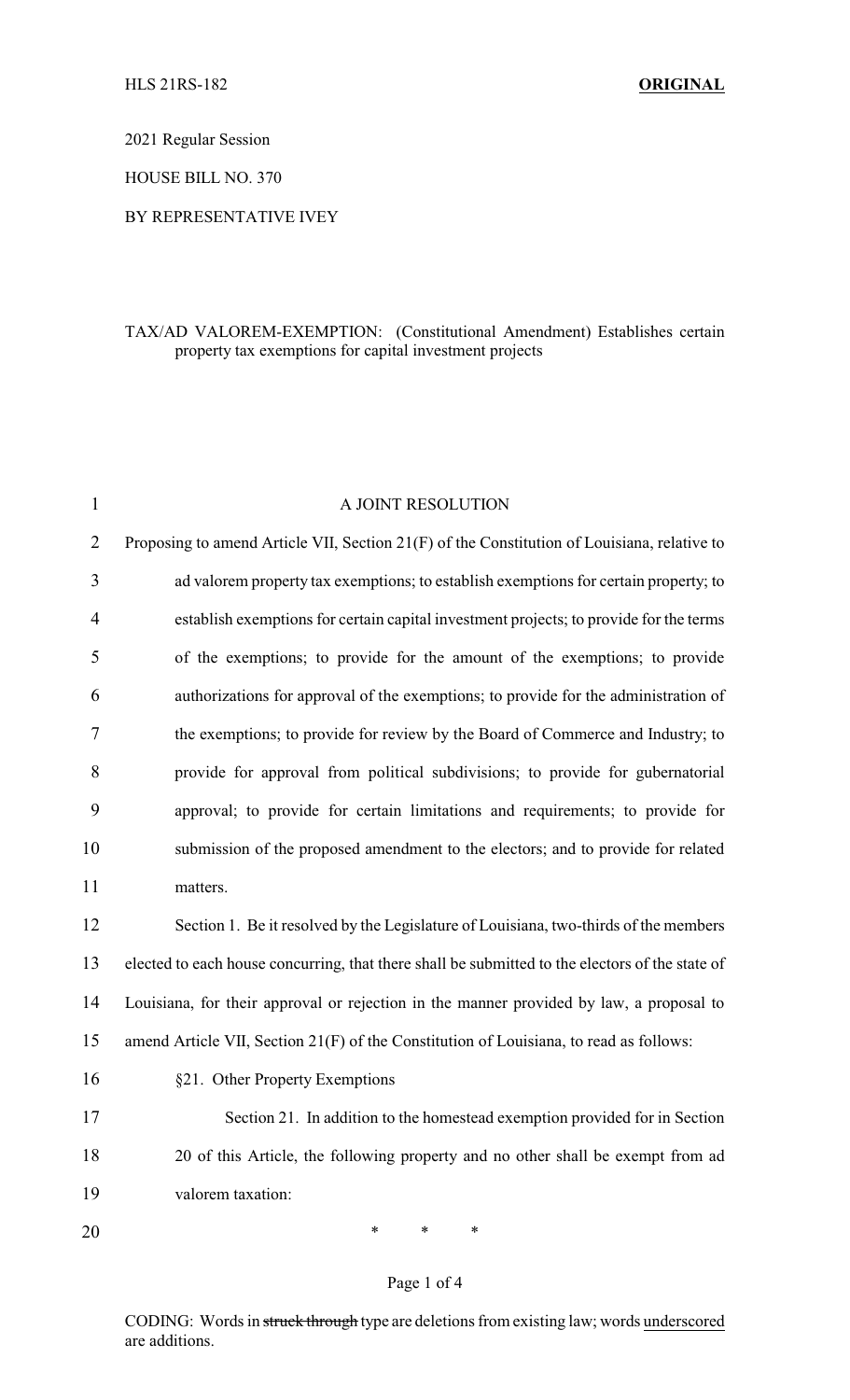| 1      | (F) Notwithstanding any contrary provision of this Section, the State Board                     |
|--------|-------------------------------------------------------------------------------------------------|
| 2      | of Commerce and Industry or its successor, with the approval of the governor, may               |
| 3      | enter into contracts for the exemption there are hereby authorized standard, local, and         |
| 4      | executive exemptions from ad valorem property taxes of a new manufacturing                      |
| 5      | establishment or an addition to an existing manufacturing establishment, on such                |
| 6      | terms and conditions as the board, with the approval of the governor, deems in the              |
| 7      | best interest of the state. for capital investment projects as follows:                         |
| 8      | $(1)$ The standard exemption shall be for an initial a term of no more than five                |
| 9      | eight calendar years <del>, and may be renewed for an additional five years. All property</del> |
| 10     | exempted shall be listed on the assessment rolls and submitted to the Louisiana Tax             |
| 11     | Commission or its successor, but no taxes shall be collected thereon during the                 |
| 12     | period of exemption.                                                                            |
| 13     | The terms "manufacturing establishment" and "addition" as used herein mean                      |
| 14     | a new plant or establishment or an addition or additions to any existing plant or               |
| 15     | establishment which engages in the business of working raw materials into wares                 |
| 16     | suitable for use or which gives new shapes, qualities or combinations to matter which           |
| 17     | already has gone through some artificial process. and shall exempt eighty percent of            |
| 18     | the ad valorem property taxes of the capital investment project. The standard                   |
| 19     | exemption shall be reviewed by the Board of Commerce and Industry, or its                       |
| 20     | successor as provided by law, and shall be subject to local approval as prescribed by           |
| 21     | law.                                                                                            |
| 22     | (2) The local exemption shall be for a term of no more than fifteen years and                   |
| 23     | may exempt up to one hundred percent of the property taxes of the capital investment            |
| 24     | project. The local exemption shall be subject to local approval as prescribed by law.           |
| 25     | (3) The executive exemption shall be for a term determined by the governor                      |
| 26     | and may exempt up to one hundred percent of the property taxes of the capital                   |
| 27     | investment project. The executive exemption shall require approval from the                     |
| $28\,$ | governor and shall be subject to local approval as prescribed by law.                           |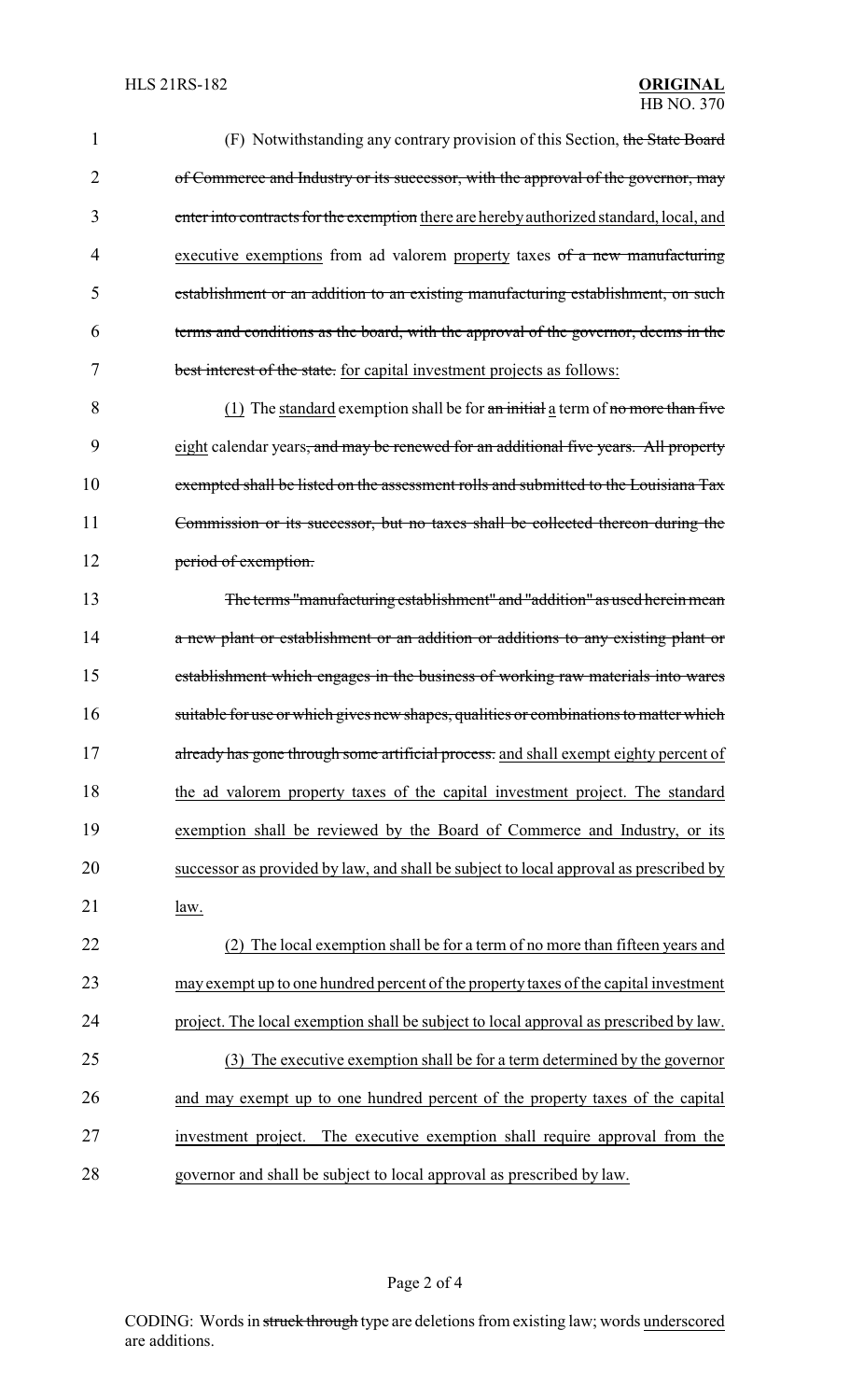| $\mathbf{1}$   | (4) The enactment of a law to administer any exemption authorized in this                     |
|----------------|-----------------------------------------------------------------------------------------------|
| $\overline{2}$ | Paragraph shall require a favorable vote of two-thirds of the elected members of each         |
| 3              | house of the legislature.                                                                     |
| $\overline{4}$ | $\ast$<br>$\ast$<br>$\ast$                                                                    |
| 5              | Section 2. Be it further resolved that this proposed amendment shall be submitted             |
| 6              | to the electors of the state of Louisiana at the statewide election to be held on November 8, |
| 7              | 2022.                                                                                         |
| 8              | Section 3. Be it further resolved that on the official ballot to be used at the election,     |
| 9              | there shall be printed a proposition, upon which the electors of the state shall be permitted |
| 10             | to vote YES or NO, to amend the Constitution of Louisiana, which proposition shall read as    |
| 11             | follows:                                                                                      |
| 12             | Do you support an amendment to authorize property tax exemptions for                          |
| 13             | capital investment projects, to provide for the approval, terms, and amounts                  |
| 14             | of the exemptions, and to authorize the legislature to provide for the                        |
| 15             | administration of the exemptions by law? (Amends Article VII, Section                         |
| 16             | 21(F)                                                                                         |
|                |                                                                                               |

## DIGEST

The digest printed below was prepared by House Legislative Services. It constitutes no part of the legislative instrument. The keyword, one-liner, abstract, and digest do not constitute part of the law or proof or indicia of legislative intent. [R.S. 1:13(B) and 24:177(E)]

| HB 370 Original<br>2021 Regular Session |      |
|-----------------------------------------|------|
|                                         |      |
|                                         | Ivey |
|                                         |      |

**Abstract:** Establishes standard, local, and executive property tax exemptions for capital investment projects when the projects meet eligibility and approval standards pursuant to law.

Present constitution authorizes a property tax exemption for new manufacturing establishments and additions to existing establishments for an initial term of five years, with a five-year renewal. The exemption is effectuated through a contract granted by the Board of Commerce and Industry, with the approval of the governor.

Proposed constitutional amendment authorizes three ad valorem property tax exemptions for capital investment projects as follows:

(1) A standard exemption for a term of eight calendar years for 80% of property taxes. The exemption is subject to review by the Board of Commerce and Industry, and is subject to local approval as provided by law.